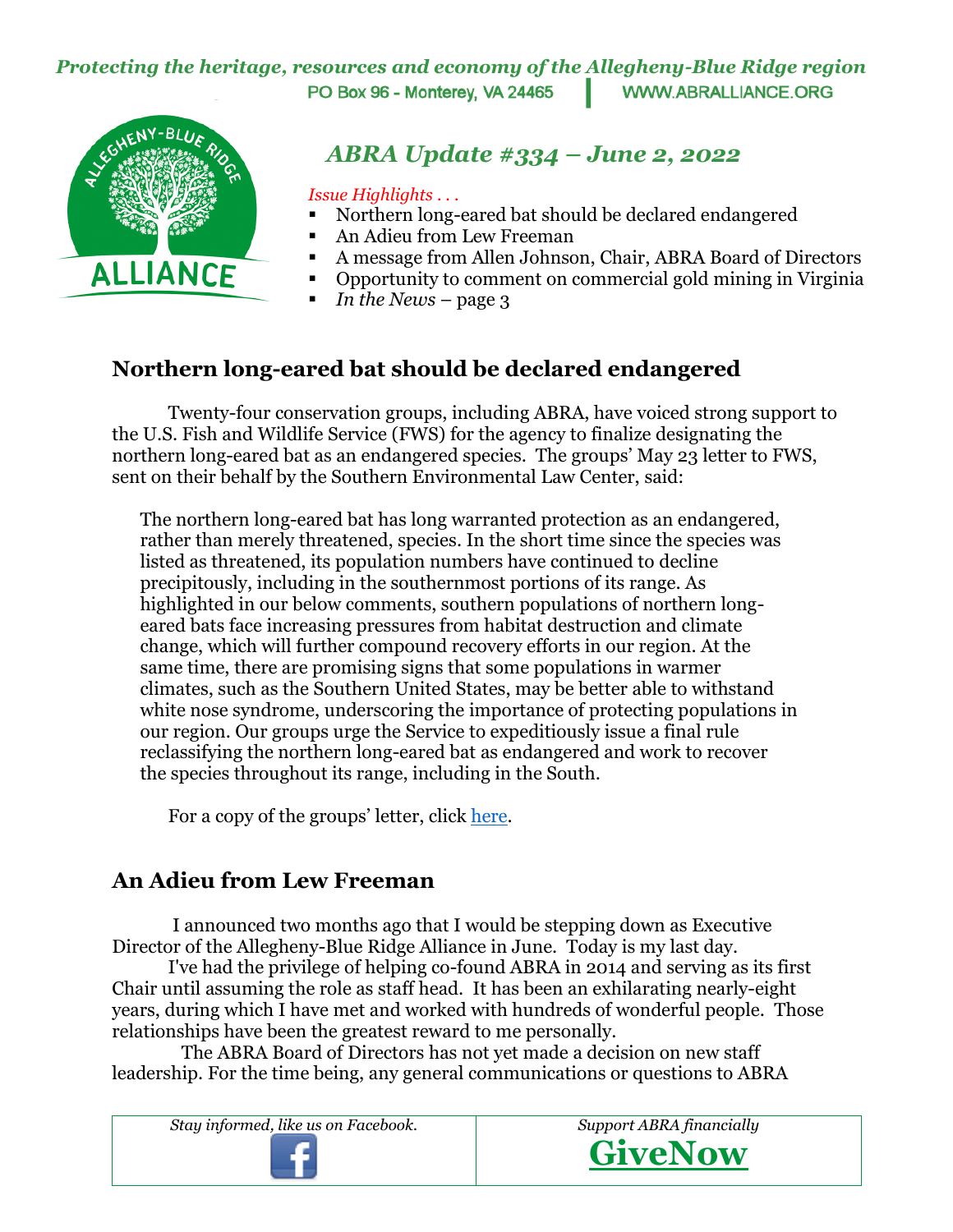should be directed to Allen Johnson, Chair of the ABRA Board of Directors, at [allen@eight-rivers.org.](mailto:allen@eight-rivers.org) Communications about ABRA's Conservation Hub program should be directed to Rick Webb at [rwebb.481@gmail.com.](mailto:rwebb.481@gmail.com)

I hope to be able to stay in touch with many of you in the future. My contact information remains lewfreeman@gmail.com and 540-468-2769.

All the best to everyone.

#### **A message from Allen Johnson, Chair, ABRA Board of Directors**

As Chair of the Allegheny-Blue Ridge Alliance, speaking on behalf of the Board of Directors, we commend and thank Lew Freeman for his extraordinary and competent leadership. Lew developed, coordinated, and empowered diverse peoples and organizations into the collective ABRA force that was significantly instrumental in defeating the colossal Atlantic Coast Pipeline project. In the almost 2 years since that victory, Lew has worked to steer ABRA in development of the Conservation Hub, supporting the effort to defeat the MVP, and other endeavors.

Lew's intellect, creativity, organizational ability, and personal touch have served our communities well. We wish Lew happiness for his future, and of course will often call upon his wisdom and insight as ABRA presses forward.

- Allen Johnson, Chair Kate Boyle, Larry Thomas, Rick Webb, Randy Kesling, Judy Rodd, Ben Luckett, David Sligh

#### **Opportunity to comment on commercial gold mining in Virginia**

As previously reported, the Canadian exploration company, Aston Bay, has been performing exploratory drilling for gold across central Virginia, and advertizing their finds internationally. As one of the most environmentally destructive activities undertaken by humans, modern industrial-scale gold mining saddles host communities, and those downstream, with long-term environmental damage.

The National Academy of Sciences is conducting a statewide study of the likely impacts of such projects. Information about the study and gold mining in general can be found on the [NAS' project](https://www.nationalacademies.org/our-work/potential-impacts-of-gold-mining-in-virginia#sectionUpcomingEvents) website. A link to submit comments can be found to the right of the opening summary. Comments should be submitted as soon as possible, as the NAS will begin writing its draft report in July.

The Virginia Department of Energy (formerly Mines, Minerals & Energy, or DMME) is also interested in receiving public comments on the study. A link to the online comment forum, and other related information can be found [here.](https://townhall.virginia.gov/l/ViewNotice.cfm?GNID=2368&fbclid=IwAR3J6VMMgahMXxytXLOtAnrygTkAe27WezrgRqHOIf5UnobUnTxV4J3FsE4) Comments are due by September 30.

Also, for Buckingham County residents *only*, a local ordinance has been proposed that aims to protect the health, safety and general welfare of the residents and natural environment of Buckingham County from the effects of large-scale gold mining. To learn more about the proposal and to sign on to the petition to have it presented to the Buckingham County Board of Supervisors, click [here.](https://actionnetwork.org/petitions/petition-for-a-buckingham-community-rights-ordinance?source=direct_link)

Finally, for more information on this topic, see the Friends of Buckingham [website,](https://www.friendsofbuckinghamva.org/friends/) and its dedicated [page](https://www.friendsofbuckinghamva.org/friends/ban-gold-mining/) on stopping commercial gold mining in Virginia.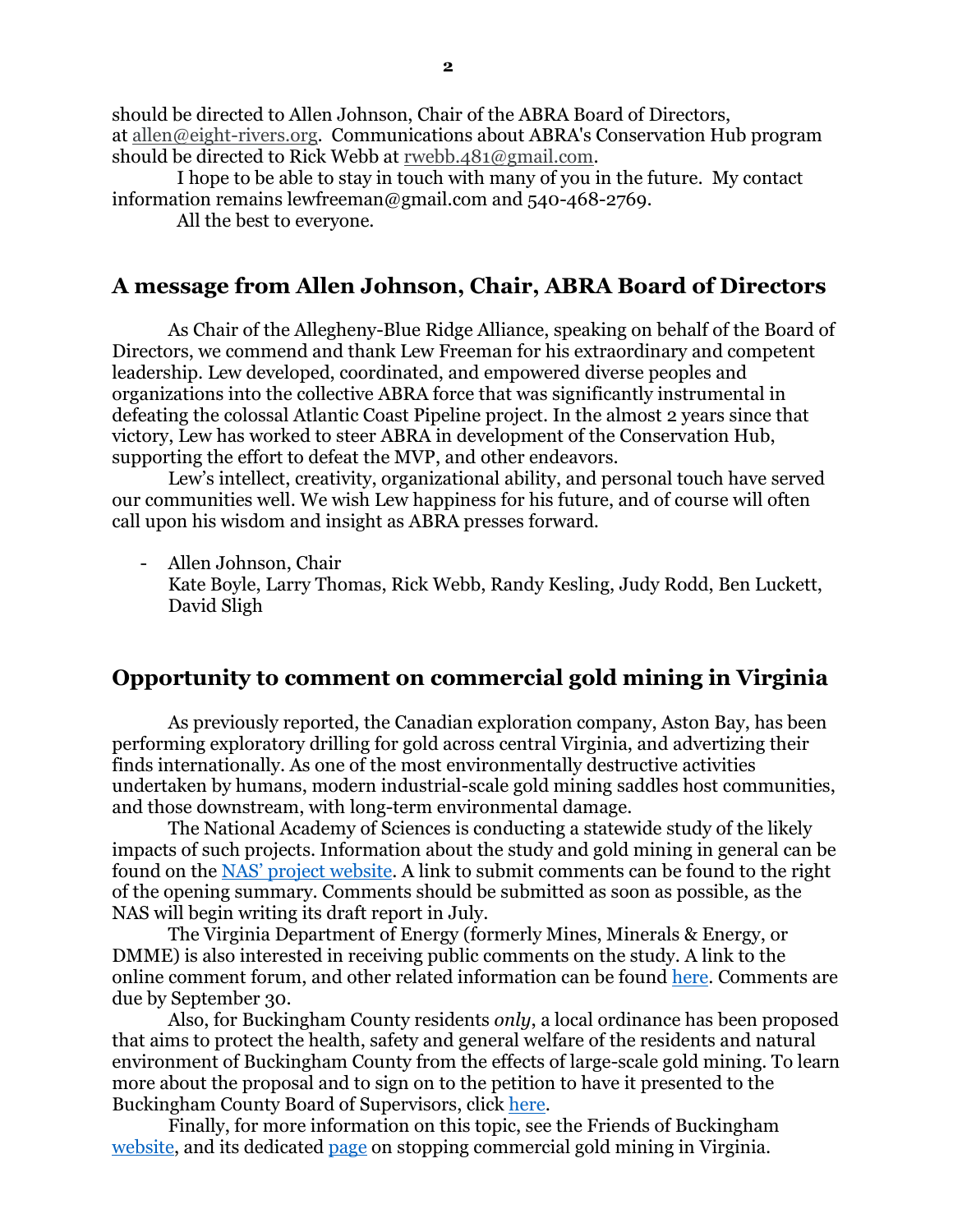#### *In the News:*

#### **Regional Issues**

#### **Opinion: It's not too late to call it quits on the Mountain Valley Pipeline**

The Washington Post  $- 6/1/22$ 

[https://www.washingtonpost.com/opinions/2022/06/01/its-not-too-late-call-it-quits](https://www.washingtonpost.com/opinions/2022/06/01/its-not-too-late-call-it-quits-mountain-valley-pipeline/)[mountain-valley-pipeline/](https://www.washingtonpost.com/opinions/2022/06/01/its-not-too-late-call-it-quits-mountain-valley-pipeline/)

MVP is years from completion under the rosiest of scenarios, and it is likely to never finish construction.

# **Nuclear will be major for Virginia's electric grid as utilities decarbonize, regulator says**

Virginia Mercury –  $5/27/22$ 

[https://www.virginiamercury.com/2022/05/27/regulator-says-nuclear-will-be-more](https://www.virginiamercury.com/2022/05/27/regulator-says-nuclear-will-be-more-important-to-virginias-grid-as-utilities-decarbonize/)[important-to-virginias-grid-as-utilities-decarbonize/](https://www.virginiamercury.com/2022/05/27/regulator-says-nuclear-will-be-more-important-to-virginias-grid-as-utilities-decarbonize/) SCC examiner recommends approval of Dominion relicensing plans for North Anna and Surry plants

#### **Port of Virginia Plans to Run on 100-Percent Clean Electricity by 2024**

The Maritime Executive  $-5/25/22$ [https://www.maritime-executive.com/article/port-of-virginia-plans-to-run-on-100-percent](https://www.maritime-executive.com/article/port-of-virginia-plans-to-run-on-100-percent-clean-electricity-by-2024)[clean-electricity-by-2024](https://www.maritime-executive.com/article/port-of-virginia-plans-to-run-on-100-percent-clean-electricity-by-2024)

# **Predatory residential solar installers could sow mistrust, advocates fear**

Virginia Mercury –  $5/25/22$ 

[https://www.virginiamercury.com/2022/05/25/as-residential-solar-grows-more-popular](https://www.virginiamercury.com/2022/05/25/as-residential-solar-grows-more-popular-advocates-worry-about-consumer-protections/)[advocates-worry-about-consumer-protections/](https://www.virginiamercury.com/2022/05/25/as-residential-solar-grows-more-popular-advocates-worry-about-consumer-protections/)

With solar becoming increasingly common in Virginia, concerns are increasing that an influx of predatory solar companies into the state could leave consumers saddled with heavy costs and sow distrust in the energy source.

# **Federal solar import investigation slows Virginia projects**

Virginia Mercury –  $5/23/22$ 

[https://www.virginiamercury.com/2022/05/23/federal-solar-import-investigation-slows](https://www.virginiamercury.com/2022/05/23/federal-solar-import-investigation-slows-virginia-projects/)[virginia-projects/](https://www.virginiamercury.com/2022/05/23/federal-solar-import-investigation-slows-virginia-projects/)

Dominion, Appalachian Power say they don't expect significant financial or project timeline impacts

## **Turning wind into power off the Wilmington coast could be a decade away**

Star News  $-$  5/23/22

[https://www.starnewsonline.com/story/news/2022/05/23/wind-farms-built-coast-north](https://www.starnewsonline.com/story/news/2022/05/23/wind-farms-built-coast-north-carolina-take-decade-clean-energy/9794260002/)[carolina-take-decade-clean-energy/9794260002/](https://www.starnewsonline.com/story/news/2022/05/23/wind-farms-built-coast-north-carolina-take-decade-clean-energy/9794260002/)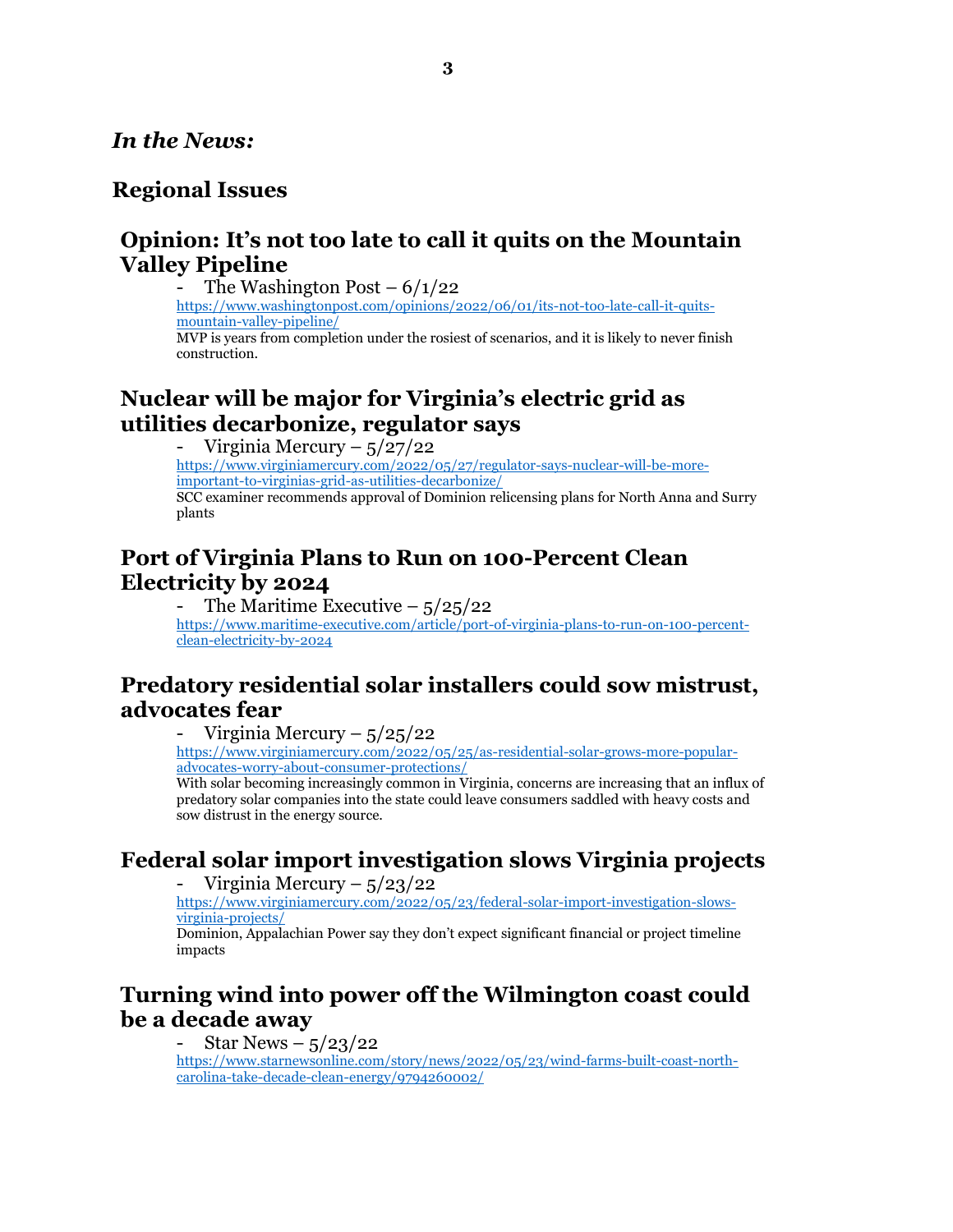#### **Public comments again sought on Botetourt County wind farm**

The Roanoke Times  $-$  5/20/22 [https://roanoke.com/news/local/public-comments-again-sought-on-botetourt-county-wind](https://roanoke.com/news/local/public-comments-again-sought-on-botetourt-county-wind-farm/article_f51ecea0-d892-11ec-b649-4361654f156e.html)[farm/article\\_f51ecea0-d892-11ec-b649-4361654f156e.html](https://roanoke.com/news/local/public-comments-again-sought-on-botetourt-county-wind-farm/article_f51ecea0-d892-11ec-b649-4361654f156e.html)

# **Big Picture:**

#### **For 50 years, governments have failed to act on climate change. No more excuses**

The Guardian  $- 6/2/22$ 

[https://www.theguardian.com/commentisfree/2022/jun/02/for-50-years-governments-have](https://www.theguardian.com/commentisfree/2022/jun/02/for-50-years-governments-have-failed-to-act-on-climate-change-no-more-excuses)[failed-to-act-on-climate-change-no-more-excuses](https://www.theguardian.com/commentisfree/2022/jun/02/for-50-years-governments-have-failed-to-act-on-climate-change-no-more-excuses)

Conflict and Covid make these troubling times, but national leaders must cooperate and take action now.

## **FERC shakes up Northeast renewables with grid rule phaseout**

E&E Energywire –  $6/1/22$ 

[https://www.eenews.net/articles/ferc-shakes-up-northeast-renewables-with-grid-rule](https://www.eenews.net/articles/ferc-shakes-up-northeast-renewables-with-grid-rule-phaseout/)[phaseout/](https://www.eenews.net/articles/ferc-shakes-up-northeast-renewables-with-grid-rule-phaseout/)

FERC allows the phaseout of the Minimum Offer Price Rule, or MOPR, that prevented some renewable energy projects from participating in wholesale energy auctions...basically stranding them with no customers.

# **Biden wants to rebuild the EPA. He doesn't have the money to do it.**

The Washington Post  $-$  5/31/22

[https://www.washingtonpost.com/climate-environment/2022/05/31/epa-biden-climate](https://www.washingtonpost.com/climate-environment/2022/05/31/epa-biden-climate-chemical-safety/)[chemical-safety/](https://www.washingtonpost.com/climate-environment/2022/05/31/epa-biden-climate-chemical-safety/)

'Our budget situation is such that we're at real risk of years-long delays,' one official warns.

# **Supreme Court rules Biden admin can use climate Metric**

 $E&E$  News – 5/26/22

[https://www.abralliance.org/wp-content/uploads/2022/05/Supreme-Court-rules-Biden](https://www.abralliance.org/wp-content/uploads/2022/05/Supreme-Court-rules-Biden-admin-can-use-climate-in-regulations-EE-News-5-26-22.pdf)[admin-can-use-climate-in-regulations-EE-News-5-26-22.pdf](https://www.abralliance.org/wp-content/uploads/2022/05/Supreme-Court-rules-Biden-admin-can-use-climate-in-regulations-EE-News-5-26-22.pdf)

The federal government's current estimate of the social cost of greenhouse gases marks a significant shift from the much lower values adopted by the Trump administration.

# **FERC enforcement ramp-up spurs pipeline wars**

E&E News -  $5/25/22$ 

[https://www.abralliance.org/wp-content/uploads/2022/05/FERC-enforcement-ramp-up](https://www.abralliance.org/wp-content/uploads/2022/05/FERC-enforcement-ramp-up-spurs-pipeline-wars-EE-News-5-25-22.pdf)[spurs-pipeline-wars-EE-News-5-25-22.pdf](https://www.abralliance.org/wp-content/uploads/2022/05/FERC-enforcement-ramp-up-spurs-pipeline-wars-EE-News-5-25-22.pdf) Related:

- [https://www.abralliance.org/wp-content/uploads/2022/05/Federal-pipeline-safety-rules](https://www.abralliance.org/wp-content/uploads/2022/05/Federal-pipeline-safety-rules-face-legal-challenge-EE-News-5-25-22.pdf)[face-legal-challenge-EE-News-5-25-22.pdf](https://www.abralliance.org/wp-content/uploads/2022/05/Federal-pipeline-safety-rules-face-legal-challenge-EE-News-5-25-22.pdf)